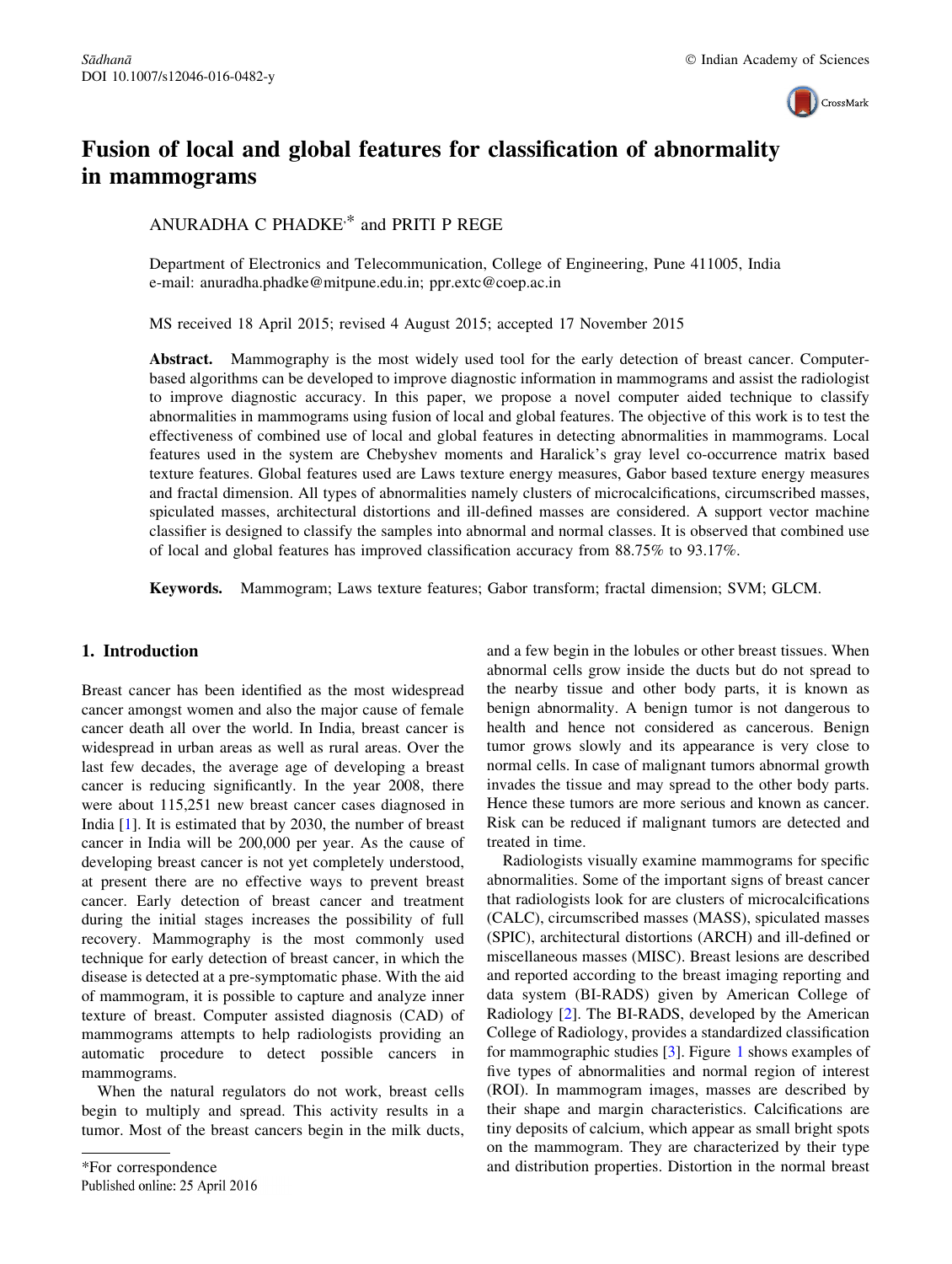<span id="page-1-0"></span>

Figure 1. (a) Architectural distortion; (b) spiculated mass; (c) microcalcification; (d) circumscribed mass; (e) miscellaneous; (f) normal.

architecture is an indication of abnormality and it is known as architectural distortion. Unlike circumscribed masses, there is no definite visible mass. It may include distortion of the edge of the parenchyma, focal retraction or speculation radiating from a point.

Detection of suspicious abnormalities is a repetitive and fatiguing task. Because of the large number of normal patients in the screening programs, there is a risk that radiologists may miss some subtle abnormalities, which may account to failure. CAD provides a second opinion to the radiologist and helps them in increasing the accuracy of detection. Developing CAD algorithms is an extremely exigent task. Imperfections in the mammogram capturing system, large variability in the appearance of abnormal regions, variability in the background tissue structure of breast, hidden abnormality in dense breast tissues, irregular textures with subtle similarities and differences are some challenges which are to be considered while designing the system. One cannot deal with such type of image analysis problem by looking for a well-behaved visual template or structural data.

In this paper, we propose a method to classify given ROI in mammogram as normal or abnormal. The similarity in intensities with the normal tissue and similarities in morphology with other normal textures in the breast makes it more difficult to detect abnormalities. A review of existing techniques for mammographic feature analysis and detection of abnormalities is presented. Vibha & Rege [\[4\]](#page-9-0) proposed use of Chebyshev moments for identification of malignant mammogram and the type of abnormality. In this work they have not mentioned any performance measures. Rashed Essam et al [\[5](#page-9-0)] presented a multiresolution analysis system using DB (Daubechies) wavelets. Given ROI is decomposed up to fourth level using DB wavelet and from LL component of each level, fractional amount of biggest wavelet coefficients are selected to form feature vector. Classification is performed using Euclidian distance based classifier. It is observed that DB8 wavelet gives highest classification accuracy. Tirtajaya Andy & Santika Diaz [[6\]](#page-9-0) implemented a system where features are extracted using dual-tree complex wavelet transform technique and classification of benign and malignant lesions is performed using support vector machine (SVM). The method produced good classification accuracy of 88.64%. Work by Nithya & Santhi [[7\]](#page-9-0) is based on gray level co-occurrence matrix features. The relevant features for classification of mammograms are selected using maximum difference feature selection method and a neural network classifier is trained with the selected features. It is reported that classification accuracy is improved because of the proposed feature selection method. The framework by Phadke  $\&$  Rege [\[8](#page-10-0)] is based on combining principal component analysis (PCA) and independent component analysis (ICA) for deriving features of normal and malignant tissues in mammograms. Classification of malignant tissues is done by SVM and ANN Classifier and their performance is compared. It is observed that ICA features are effective in classifying malignant tissues from normal tissues. Shanthi & Murali Bhaskaran [\[9](#page-10-0)] proposed a system to detect lesions in mammograms using features based on Gabor filters, fractal analysis and multi-scale surrounding region dependence method. Proposed features with self-adaptive resource allocation network (SRAN) classifier improved the classification performance. From the experimentation, it was concluded that proposed features with SRAN classifier improved the classification performance.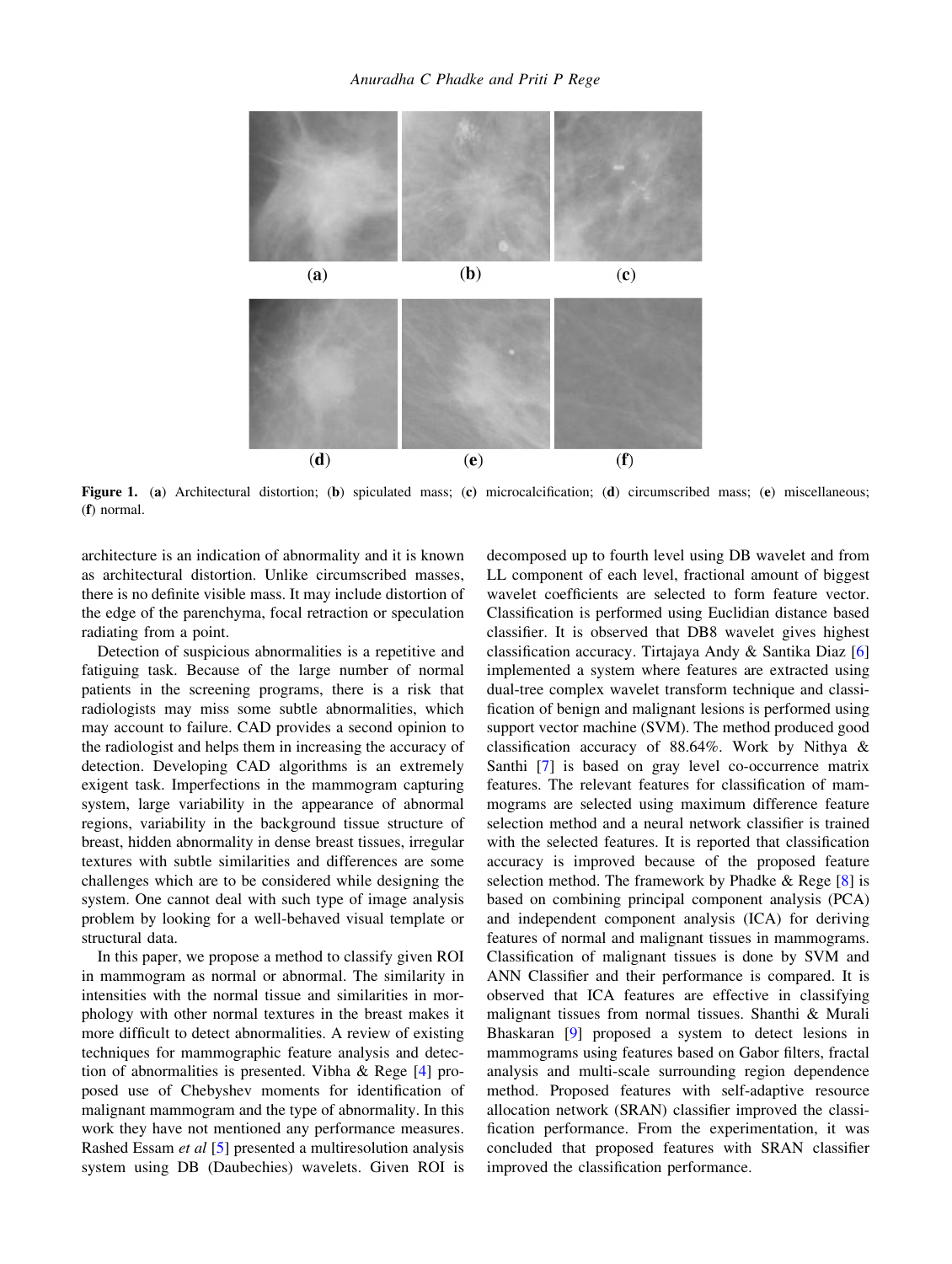Ted C Wang & Nicolaos B Karayiannis [\[10](#page-10-0)] detected microcalcifications by decomposing the mammograms into different frequency sub-bands. After decomposition, lowfrequency sub-band is suppressed and finally, the mammogram is reconstructed from high frequency sub-bands only. In this work some basic experimentation of use of wavelet decomposition for the detection of microcalcification is reported. It suggests further studies in this domain for checking suitability of wavelet decomposition for detection of microcalcifications. In the work by Karahaliou et al [\[11](#page-10-0)] ROI containing the microcalcifications was preprocessed using a wavelet based contrast enhancement method, followed by local thresholding to segment microcalcifications. Various texture features are extracted from the tissues surrounding the microcalcifications. A k-nearest neighbor classifier is used to differentiate between malignant and benign microcalcifications. Highest accuracy of 89% is achieved with the use of Laws' texture energy measures. Alarcon-Aquino et al [[12\]](#page-10-0) proposed an approach to detect microcalcifications in digital mammograms using the dual-tree complex wavelet transform (DT-CWT). The approach follows four basic strategies, namely, image denoising, band suppression, morphological transformation and inverse complex wavelet transform. The combination of morphological transformation and DT-CWT performs better than the stationary and discrete wavelet transforms and the top-hat filtering. Balakumaran  $et$  al  $[13]$  $[13]$  have proposed an algorithm for detecting microcalcification in mammogram. The proposed microcalcification detection algorithm involves mammogram quality enhancement using multiresolution analysis based on the dyadic wavelet transform and microcalcification detection by fuzzy shell clustering. Limitation of this method is that it can detect only nodular microcalcifications. Leena et al [[14\]](#page-10-0) used combination of non sub sampled contourlet transform (NSCT) and artificial neural networks (ANN) for detecting microcalcification in digital mammograms and achieved classification rate of 83.5%. The framework by Paradkar & Pande [[15\]](#page-10-0) uses back propagation neural network classifier for detection of microcalcification from digital mammograms. The number of candidate pixels is reduced by neuron-based thresholding strategy. They have suggested use of connected component analysis followed by the elongated component removal algorithms to eliminate the false positives. The system was found to be robust, accurate and efficient. Oliver et al [\[16](#page-10-0)] proposed a knowledge-based system for detecting microcalcifications and clusters in mammograms automatically. Local description of the microcalcifications morphology is obtained by using bank of filters. A set of extracted features is used to learn the classifier. Proposed system gives sensitivity of 80% at one false positive per image.

Sampat & Bovik [\[17](#page-10-0)] present a system where enhancement of spiculation is done using Radon transform and column filter to detect 'low high low' patterns and detection of spiculations is performed by using sine and cosine radial

speculation filter. Preliminary experimentation for detection of speculated lesion is done only on few mammograms. Biswas & Dipti [[18\]](#page-10-0) proposed a system with two layer architecture for detection of architectural distortion in mammograms. In the first layer, low level rotation invariant, textural features at different scales are obtained by filtering the ROI using oriented filter bank. In the second layer, learning of fundamental patterns i.e. textons is done from observed texture descriptors. The set of textons is generated using Gaussian mixture model. This technique reported accuracy of 81.6%. Banik et al [\[19](#page-10-0)] made use of Gabor filters, analysis of phase map and angular spread of power, fractal and texture analysis for the detection of architectural distortion in mammograms of interval cancer cases. Limitation of this technique is that it can detect only node like speculated patterns of the architectural distortion. Phadke & Rege [[20\]](#page-10-0) applied Gabor filters and used Laws texture features of Gabor filtered image to detect architectural distortion. In this method comparatively smaller database is used and accuracy of 82.86% is achieved.

Rangayyan & Nguyen [\[21](#page-10-0)] worked on the application of fractal analysis to breast masses. Here, the fractal dimensions of the breast mass contours were computed using the ruler and box counting methods. The results show that there is significant difference between fractal dimension of benign and malignant masses. Apffel Louis et al [\[22](#page-10-0)] presented a fuzzy segmentation method to segment masses in digital breast tomosynthesis datasets by deriving the optimal contour, i.e. the path associated with a minimal cost. Several relevant contours from a single image are extracted by altering the cost by several ways. Lesion is detected by using the set of contours with the fuzzy contour segmentation method. The method is evaluated only by visual approach as creating a ground truth for fuzzy contours is a very difficult task.

Arianna Mencattini et al [[23](#page-10-0)] carried a work on breast mass segmentation in mammographic images by spatial fuzzy C-means segmentation for boundary detection followed by boundary refinement using active contour models. The algorithm works well on direct digital mammograms as well as digitized mammograms.

The abnormalities like microcalcifications, circumscribed masses can be differentiated well from normal tissues by the texture of small region around the center of abnormality. Texture features over a local neighborhood help in identifying these types of abnormalities. Gray Level Co-occurrence Matrix based texture features and Chebyshev moments over a small area around the center of the ROI are effective in detecting abnormality types like masses and microcalcifications. Architectural distortion and large speculated lesions are usually of greater size and show features like oriented patterns. In order to detect these abnormalities global neighborhood of size  $128 \times 128$  with Gabor features and Laws' texture measures are used [\[19](#page-10-0)]. If only local features are used, architectural distortion and speculated lesions might go undetected. If only global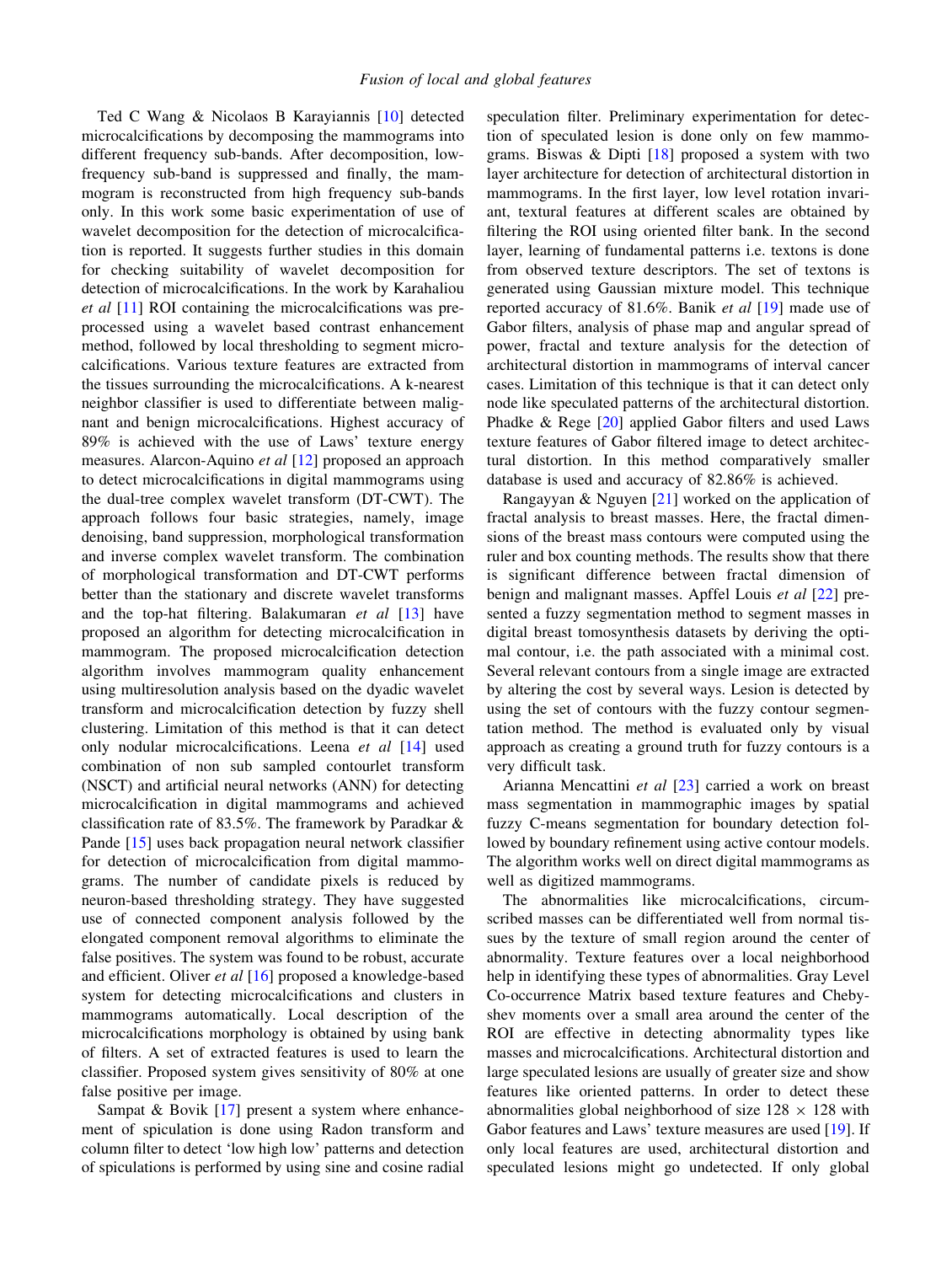features are used microcalcifications might be missed. Thus combined use of local and global features is essential. In this work, we have used combination of these methods of feature extraction.

The paper is organized as follows: Section 2 gives details of database used in the study and generation of sub-images. Section 3 covers the proposed method with block schematic, feature extraction methods, and SVM classifier. Section [4](#page-8-0) highlights the simulation results and discussions. Finally, conclusions are given in Section [5](#page-9-0).

## 2. Database and sub-image generation

The mammogram images used in this work are taken from the mini mammography database of MIAS, the Mammographic Image Analysis Society [[24\]](#page-10-0). The images in the MIAS are captured in Medeo-lateral Oblique view (MLO). In the mini mammography database, original 50 micron pixel edge resolution has been reduced to 200 micron pixel edge and by clipped/padded every image is converted to 1024 pixels  $\times$  1024 pixels. All images are held as 8-bit gray level scale images with 256 different gray levels  $(0-255)$ .

Since MIAS images are very large in size, ROI is selected by cropping the images. MIAS database provides center and radius of abnormality for all the images. The images are cropped to size  $128 \times 128$  squared around the given center. MIAS database provides total 322 mammograms. It consists of 207 normal, 63 benign and 52 malignant cases. It includes all types of abnormalities like microcalcifications, circumscribed masses, spiculated masses, architectural distortions, asymmetry and miscellaneous abnormality. Except asymmetry, all other types of abnormalities are considered in this work. Total 96 abnormal ROIs and 153 normal ROIs are generated and used in implementing the system. Abnormal ROI database is composed of 42 malignant and 54 benign types of abnormalities.

## 3. Methods

Primary focus of this work is to develop a system to classify abnormality from normal samples at a very early stage. Figure [2](#page-4-0) demonstrates the methodology adopted for the design of the system.

The proposed system extracts local and global features from the given region of interest. A small neighborhood of size less than or equal to  $32 \times 32$  is used to extract texture features in the local area of abnormality. Local features used in the system are Chebyshev moments and 19 gray level co-occurrence matrix based texture features. Global features used are Laws texture energy measures, Gabor based texture energy measures and fractal dimension. Global features characterize the global texture of the ROI of size  $128 \times 128$ . Local and global features together describe the texture of given ROI. Further the extracted features are used to train the SVM classifier for ROI classification.

#### 3.1 Pre-processing

Pre-processing of ROI is needed in order to enhance the features of interest. Pre-processing technique to be applied is selected on the basis of feature to be extracted.

- Pre-processing for local features: Computation of the Chebyshev moments is preceded by median filtering of the ROI. Median filter smoothes out the high frequency data which is not of interest. Mammograms usually possess low contrast and hence prior to the computation of GLCM features, contrast of the ROI is enhanced by applying contrast limited adaptive histogram equalization.
- Pre-processing for global features: Unsharp masking is used as preprocessing step before extracting Gabor filtered based global features. Given ROI is first filtered using Gaussian smoothing filter with kernel given as

$$
s(x, y) = e^{-a} \text{ with } a = \frac{(x^2 + y^2)}{2 \cdot r^2},
$$
 (1)

where  $x$  and  $y$  are spatial coordinates of the pixels in the ROI and  $r$  is the filter radius. The filter radius  $r$  is the standard deviation used to filter the ROI and is taken as 20. Gaussian kernel  $s(x, y)$  is convolved with ROI  $f(x, y)$  to get blurred version of image  $b(x, y)$ which is subtracted from original ROI  $f(x, y)$  to get the sharpened image  $h(x, y)$ .

$$
h(x, y) = f(x, y) - b(x, y).
$$
 (2)

Because of sharpening operation, the features of interest like node patterns in architectural distortion, radiating patterns in spiculations, bright spots in microcalcifications are enhanced. An example of abnormal ROI and the results of applying Gaussian filter and unsharp masking on the abnormal ROI are given in figure  $3(a)$  $3(a)$ , (b) and (c) respectively.

## 3.2 Local feature extraction

Several pattern recognition applications use Haralick's GLCM texture features as it characterizes the spatial distribution of gray levels in the image. Discrete orthogonal moments are also used to capture image features such as shape and texture. In the proposed work, features over a small neighborhood around the center of the ROI are captured in terms of 19 GLCM features and two discrete moments such as Chebyshev moments. Local feature extraction methodology is demonstrated in figure [4](#page-4-0).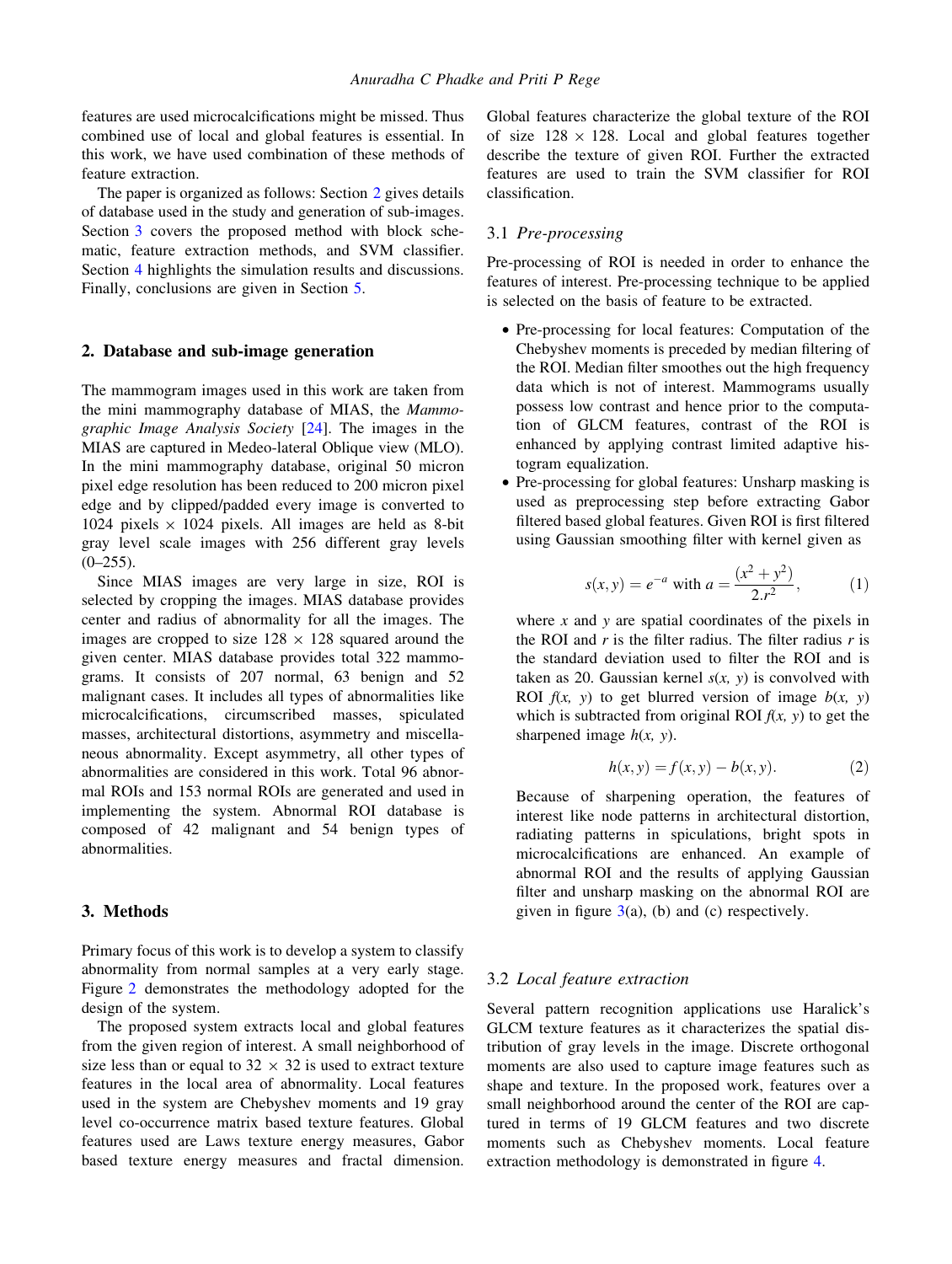#### Fusion of local and global features

<span id="page-4-0"></span>

Figure 2. Steps for classifying abnormal ROIs in the sample database.



Figure 3. (a) Abnormal ROI; (b) Gaussian filtered ROI; (c) sharpened ROI.



Figure 4. Local feature extraction for ROI.

3.2a GLCM features: GLCM is a robust statistical technique used to estimate second order statistics. Each element in the GLCM represents probability of occurrence of the pair of gray levels [\[25](#page-10-0)]. First step is to enhance the contrast of the ROI using adaptive histogram equalization. Then a sub-block of size  $32 \times 32$  at the center of ROI is selected and its pixel values are quantized to 32 levels from original 256 levels and GLCMs are determined for unit distance and four directions. Average of these GLCMs is used to determine 19 features namely autocorrelation, contrast, correlation, cluster prominence, cluster shade, dissimilarity, energy, entropy, homogeneity, maximum probability, sum of squares variance, sum average, sum variance, sum entropy, difference variance, difference entropy, information measure of correlation 1, information measure of correlation 2 and normalized inverse difference moment [[7\]](#page-9-0).

3.2b Chebyshev moments: Vibha & Rege [\[26](#page-10-0)] suggested use of modified Chebyshev moments for geometric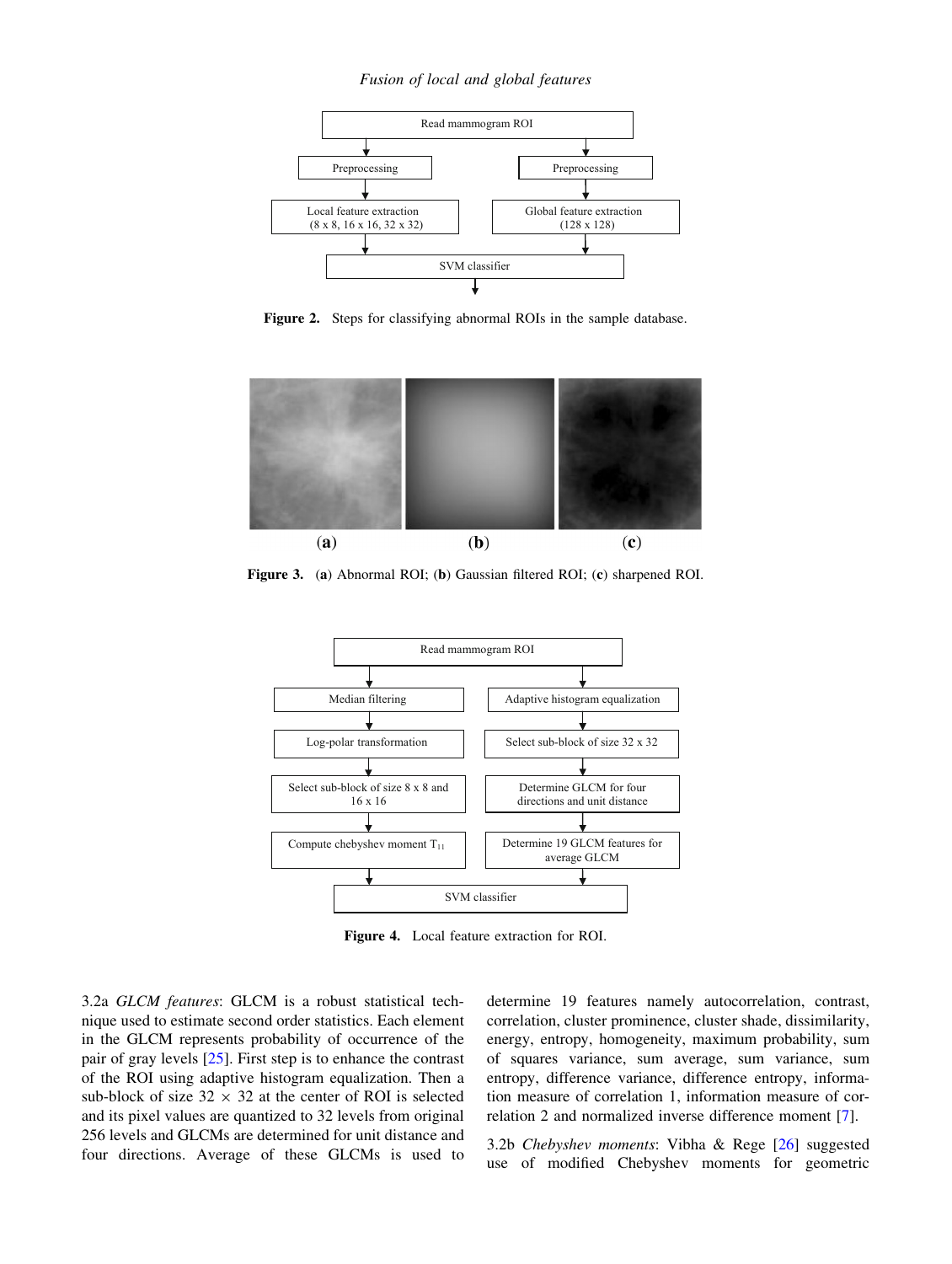<span id="page-5-0"></span>transform invariant texture analysis. In order to achieve rotation and scale invariance, log-polar transform can be applied on the image before computation of the Chebyshev moments. The log-polar transform has an important property that it is rotation and scale invariant. Given an image  $f(x, y)$  in Cartesian coordinates  $(x, y)$  we can represent it in the polar log coordinate space  $(\lambda, \theta)$  where  $e^{\lambda} = \sqrt{x^2 + y^2}$ and  $\theta = \tan^{-1}(\frac{y}{x}); \theta \in (-\pi, \pi)$ .

The discrete ortho-normal Chebyshev moments  $T_{pq}$  of order  $p+q$ , with size  $N \times N$  for an image  $f(x, y)$ , are given as

$$
T_{pq} = \frac{1}{p(x,N)p(y,N)} \sum_{x=0}^{N-1} \sum_{y=0}^{N-1} \hat{t}_p(x)\hat{t}_p(y)f(x,y), \quad (3)
$$

where  $x = y = 0, 1, 2, \ldots, (N - 1); \hat{t}_p(x) = \hat{t}_p(y) = p^{\text{th}}$  order Chebyshev moment.

First two terms and the recurrence relation for Chebyshev moments are given as

$$
\hat{t}_0(x) = 1 \tag{4}
$$

$$
\hat{t}_1(x) = \frac{(2x - N + 1)}{N} \tag{5}
$$

$$
\hat{t}_p(x) = \frac{(2p-1)t_1(x)t_{p-1}(x) - (p-1)\left(1 - \frac{p-1}{N^2}\right)t_{p-2}(x)}{p}, \text{ if } p \ge 2.
$$
\n
$$
(6)
$$

Squared normalization factor can be written as

$$
p(x,N) = p(y,N) = \frac{N(1 - \frac{1}{N^2})(1 - \frac{2^2}{N^2}) \dots (1 - \frac{n^2}{N^2})}{2n + 1}
$$
 (7)

where  $n=0, 1, 2... (N-1)$ .

In the present work, local neighborhood of size  $8 \times 8$ and  $16 \times 16$  is selected around the center of the ROI. Selected area is median filtered and transformed using logpolar transformation. Chebyshev moments of various orders are computed. By analyzing Chebyshev moment values for normal and abnormal ROIs, it is found that only second order Chebyshev moment  $T_{11}$  can differentiate well between normal and abnormal ROIs. Hence moment  $T_{11}$  is computed for  $8 \times 8$  and  $16 \times 16$  sub-blocks and used as local features.

## 3.3 Global feature extraction

Figure 5 illustrates the technique used for global feature extraction. The features are classified into three sets. First set is derived from original ROI in which given ROI is transformed using rectangular to polar transformation and then five Laws texture energy measures namely L1, L2, L3, L4 and L5 are computed. Second set of features is derived from Gabor filtered ROI where given ROI is preprocessed and passed through Gabor filter banks and transformed to polar system to give five Laws texture energy measures namely G1, G2, G3, G4, and G5. One more feature, G6 is derived from the two Gabor filtered Laws texture features, by taking the product of first and last Laws texture measures. Third set of features has two features D1 and D2 where D1 is a fractal dimension of original ROI and D2 is the fractal dimension of preprocessed ROI. Thus for every ROI, a global feature vector of size 13 is determined.

3.3a Gabor filtering: Gabor filters are useful in order to capture oriented texture patterns. The real Gabor filter kernel which is able to capture features at orientation of  $-\pi$ / 2 is given by



Figure 5. Global feature extraction for ROI.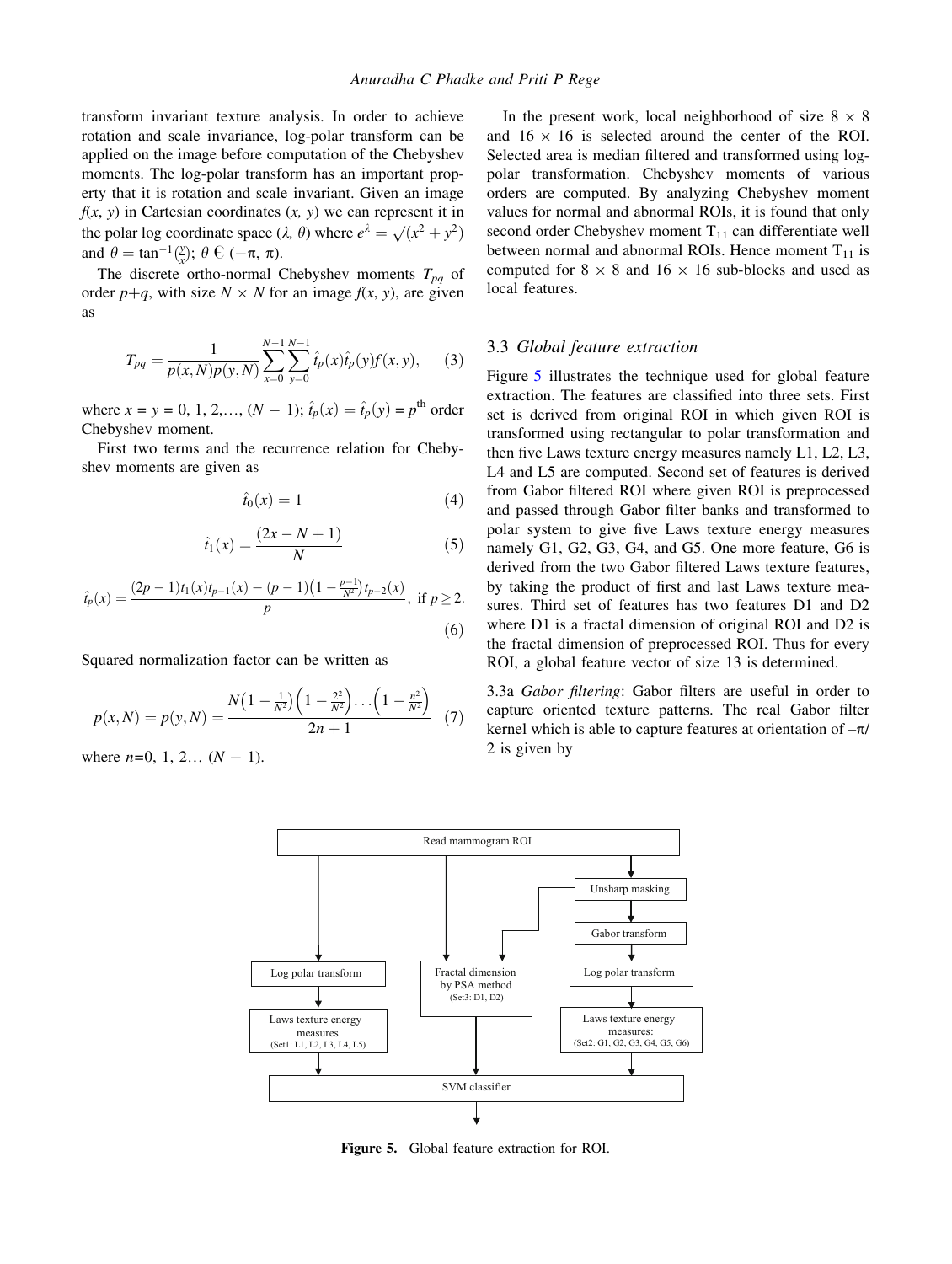$$
g(x,y) = \frac{1}{2\pi\sigma_x\sigma_y} \exp\left[-\frac{1}{2}\left(\frac{x^2}{\sigma_x^2} + \frac{y^2}{\sigma_y^2}\right)\right] \cos(2\pi fx). \quad (8)
$$

The parameters  $\sigma_x$ ,  $\sigma_y$  and f represent standard deviation in the  $X$  direction, standard deviation in the  $Y$  direction and frequency of the modulating sinusoid respectively. This kernel is rotated to obtain kernels at other angles. Parameter values are derived by taking into account dimension of the structures to be detected. Physical dimension of the structures to be detected is 800 µm and pixel size is  $200 \mu m$  in the MIAS database. Therefore, the full width, w of Gaussian function at half maximum width is considered as four pixels for determining the values of  $\sigma_x$ ,  $\sigma_y$  and f. Selected values for f,  $\sigma_x$  and  $\sigma_y$  are 1/w, w/ (2.35) and  $l.\sigma_x$  respectively for elongation in Y direction, l  $= 8.$ 

Gabor kernel as given in Eq. [\(8](#page-5-0)) is rotated at angles spaced evenly over the range  $[-\pi/2, \pi/2]$  using the coordinate transformation. For each ROI, 180 Gabor filtered images are obtained by using 180 Gabor kernels. For every pixel in the ROI, Gabor magnitude responses are compared and the maximum of all is selected. Abnormal ROI and the



filtered ROI.

magnitude response of Gabor filtered preprocessed ROI are as shown in figure 6.

3.3b Rectangular to polar transformation: The rectangular ROIs and their Gabor magnitude responses of the same size were transformed to the respective polar coordinates. The input ROI in  $(x, y)$  coordinate system is of size  $128 \times 128$ . It is transformed to  $(r, \theta)$  plane using rectangular to polar conversion. The origin of the image in  $x-y$  plane is assumed to be at the center of the image. As ROI size is  $128 \times 128$ , the radial distance r varies from 1 to 63 and  $\theta$  varies from  $0^{\circ}$  to 359 $^{\circ}$ . Bilinear interpolation is used to interpolate between points which are not exactly in the image. This geometric transformation converts spiculated patterns into ripple or wave patterns which can be enhanced by Laws convolution masks. The results of rectangular to polar conversion of original ROI and Gabor filtered ROI are as shown in figure  $7(a)$ –(b) and (c)–(d) respectively.

3.3c Laws texture energy measures: Laws developed a texture energy approach to measure the amount of variation within a fixed size window [\[19](#page-10-0)]. A set of five  $5 \times 5$  masks is used to compute texture energy by convolving the mask with the given image. Laws masks are useful to emphasize specific structural patterns like level, edge, spot, ripple and wave pattern. Hence, Laws' texture measures could be used to generate useful features related to the interesting tissue structures like spiculations, and node-like patterns of architectural distortion.

Laws defined 1-D operators of length five pixels, such as L5 = [1 4 6 4 1], R5 = [1 -4 6 -4 1] and W5 = [-1 2 0 -2 1]. The 2-D convolution masks of size  $5 \times 5$  pixels are obtained by computing outer products of the pair of vectors. L5, R5, W5 are useful to emphasize center-weighted local average (L5L5 = L5<sup>T</sup> L5), ripples (R5R5 = R5<sup>T</sup> R5) and wave patterns (W5W5 =  $W5^T$  W5), respectively. Laws' Figure 6. (a) Abnormal ROI; (b) magnitude response of Gabor [15115, R5R5, W5W5, rotated R5R5 and rotated W5W5



Figure 7. (a) Original ROI; (b) rectangular to polar conversion of (a); (c) magnitude response of Gabor filtered ROI; (d) rectangular to polar conversion of (c).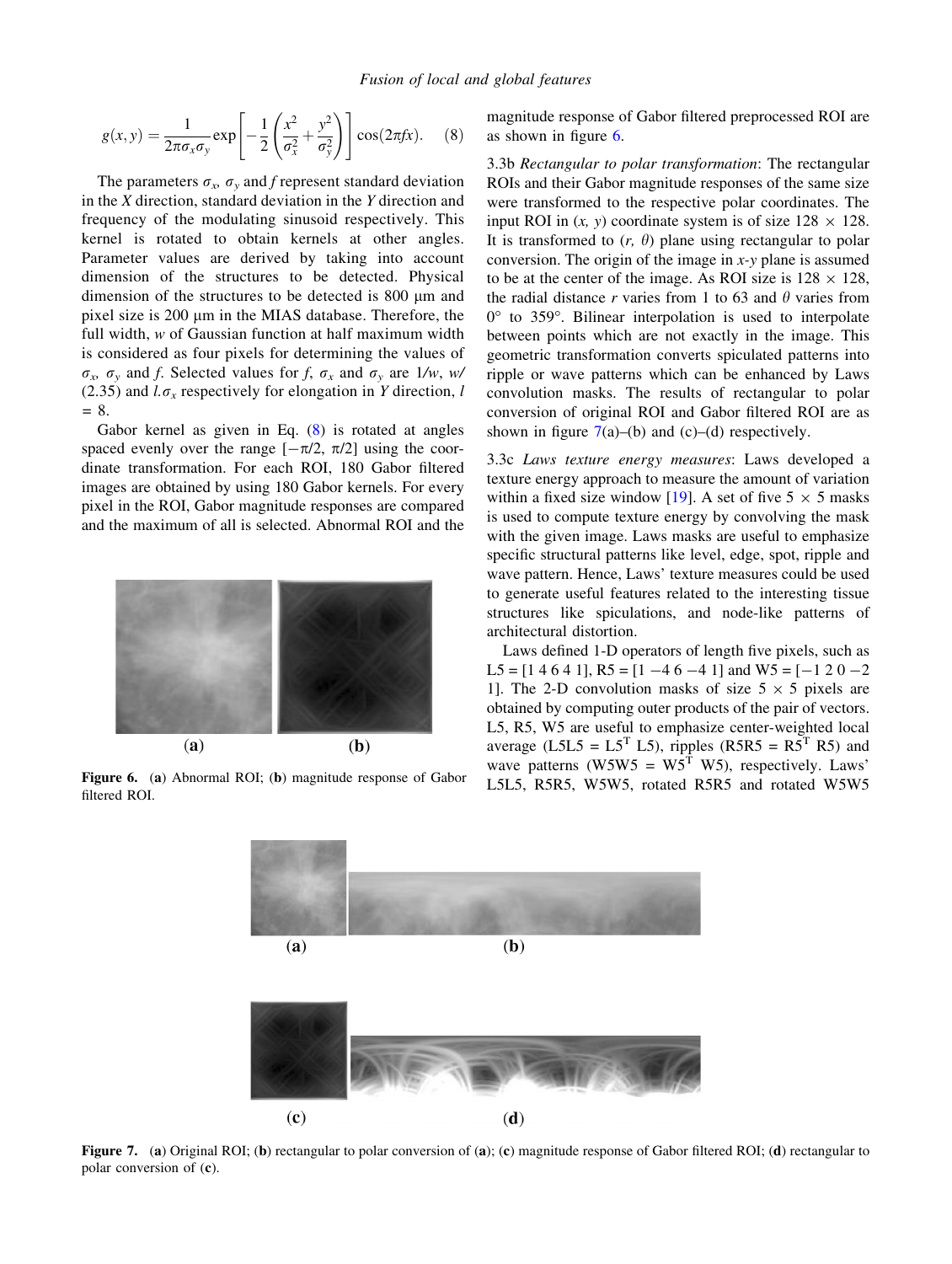Anuradha C Phadke and Priti P Rege

| L5L5         |                       | R5R5                  |                     |  | W5W5                            |  |  |
|--------------|-----------------------|-----------------------|---------------------|--|---------------------------------|--|--|
| 1 4 6 4 1    |                       | $1 -4 6 -4 1$         |                     |  | $1 - 2 0 2 - 1$                 |  |  |
| 4 16 24 16 4 |                       | $-4$ 16 $-24$ 16 $-4$ |                     |  | $-2$ 4 0 $-4$ 2                 |  |  |
| 6 24 36 24 6 |                       | $6 - 24$ 36 $-24$ 6   |                     |  | $0\quad 0\quad 0\quad 0\quad 0$ |  |  |
| 4 16 24 16 4 |                       | $-4$ 16 $-24$ 16 $-4$ |                     |  | $2 - 4$ 0 $4 - 2$               |  |  |
| 1 4 6 4 1    |                       | $1 -4 6 -4 1$         |                     |  | $-1$ 2 0 $-2$ 1                 |  |  |
|              |                       |                       |                     |  |                                 |  |  |
|              | Rotated R5R5          |                       | Rotated W5W5        |  |                                 |  |  |
|              | $6 -4 1 -4 1$         |                       | $0 \t2 - 1 \t2 \t0$ |  |                                 |  |  |
|              | $-4 - 24$ 16 - 24 - 4 |                       | $-2$ 0 $-4$ 0 $-2$  |  |                                 |  |  |
|              | 1 16 36 16 1          |                       | 1 4 0 4 1           |  |                                 |  |  |
|              | $-4 - 24$ 16 - 24 - 4 |                       | $-2$ 0 $-4$ 0 $-2$  |  |                                 |  |  |
|              | $6 - 4$ $1 - 4$ 1     |                       | $0 \t2 - 1 \t2 \t0$ |  |                                 |  |  |

Figure 8. Laws' texture energy masks.

masks are shown in figure 8. The rectangular ROIs and their Gabor magnitude responses of the same size were transformed to the polar coordinates. The transformed ROIs and the transformed Gabor magnitude responses were convolved with Laws  $5 \times 5$  convolution masks designed for the detection of waves (W5W5), ripples (R5R5), and the center-weighted local average (L5L5). In addition, two other masks, W5W5 rotated by 45 and R5R5 rotated by 45, were used. Following the application of the selected filters, texture energy measures were derived from each of the filtered images by computing the average of the squared values in a  $15 \times 15$  sliding window. Finally, the sum of each of the energy measures normalized by the area of the transformed image was used to derive five features from the transformed ROIs and five from the transformed Gabor magnitude responses. One more feature is derived for the transformed Gabor magnitude responses by taking product of first and last Laws texture features.

3.3d Fractal dimension by power spectral analysis (PSA): The fractal property of self-similarity is evident in many biomedical systems and entities. In mammography, a few studies [[21\]](#page-10-0) have suggested that breast tissue patterns could appear as fractal objects. The presence of abnormality disrupts the self-similarity properties, and thereby changes the fractal dimension (FD) of breast parenchyma. As a result, fractal dimension can be used as a discriminating feature to distinguish between the normal patterns and abnormal patterns. Following steps are used to estimate the fractal dimension:

- Obtain the 2-dimensional (2-D) Fourier power spectrum of the given ROI.
- Integrate the 2-D power spectrum as a function of frequency from the zero-frequency point over the

range in angle. This step converts 2-D power spectrum to 1-D spectrum and enhances the spectral characteristics of periodic or spiculated texture.

- Exclude points from the spectrum in the selected lowfrequency region in order to remove the effects of the low-frequency components. Overall appearance of the image and the large structures present in the image represent low frequency components which are not of interest.
- Exclude points from the spectrum in the selected highfrequency region to avoid the effects of high-frequency noise.
- Apply linear regression to the selected frequency range of the 1-D spectrum on a log–log scale.
- Estimate the slope  $\beta$  of the fitted line.
- Determine the fractal dimension using  $FD = (8 \beta)$ / 2.

Fractal dimensions of original ROI and sharpened ROI are computed using above steps and used as two additional global features for classifying abnormal and normal ROIs.

#### 3.4 Classification using SVM classifier

Twenty-one local features and 13 global features are combined to form a feature vector for each ROI. A set of feature vectors is used to train SVM classifier for discriminating normal and abnormal regions. Main aim of SVM learning procedure is to minimize the bound on the generalization error, i.e. error made by the learning machine on data unseen during training rather than minimizing the mean square error over the data set. As a result, this leads to good generalization and an SVM tends to perform well when applied to data outside the training set.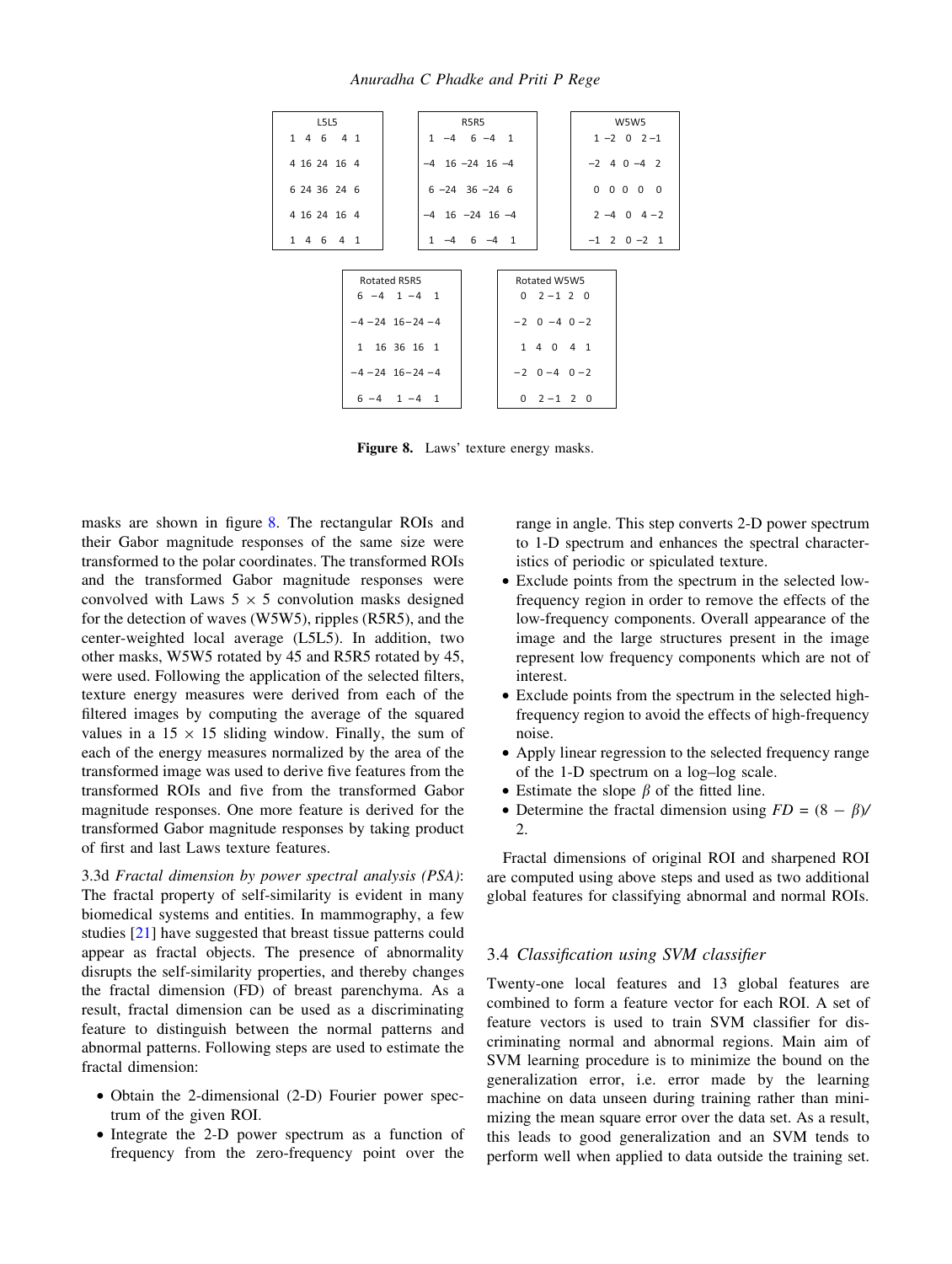<span id="page-8-0"></span>The key attribute of SVMs is to map the data into the feature space where a hyperplane (decision boundary) separating the classes may exist. This mapping is achieved via the use of kernels, which return the scalar product in the feature space by performing calculations in the data space. The simplest is the linear SVM trained to classify linearly separable data. The distance between the two parallel hyperplanes on which the support vectors for the respective classes fall is called the margin. SVM finds a decision boundary that maximizes the margin. For non-linear classification, kernels are used to map the data into a higher dimensional feature space in which a linear separating hyperplane can be found.

Here Artificial neural network (ANN) is not used for classification as it is not very good in generalization. During ANN training of network, in verification phase, ANN gives very good accuracy but when the trained network is used for classification of test data set, it gives poor performance. SVM classifier proved superior to the ANN in generalization.

## 4. Results and discussion

The proposed algorithm has been tested on a standard desktop machine by using Matlab 7.14.0.739. We considered five types of benign and malignant abnormalities namely, microcalcifications, circumscribed masses, spiculated masses, architectural distortions and ill-defined (miscellaneous) abnormality. The database is divided into two subsets. One set is used to train the SVM classifier and the other is used to test the SVM classifier. The various kernel functions tested for the SVM classifier are radial basis function (sigma value 0.8–2.5), polynomial (order 2–7) and linear function. Best results are obtained by training the SVM classifier by using radial basis function with  $\sigma$  value of 2.1.

Performance is measured in terms of sensitivity, specificity and accuracy. Sensitivity indicates percentage of correctly classified abnormal samples; specificity gives percentage of correctly classified normal samples whereas accuracy indicates percentage of correctly classified samples (normal as well as abnormal) out of total samples.

Performance of classification is tested for the three cases. SVM classifier is trained using only global features, using only local features and combined use of local and global features. The sensitivity, specificity and accuracy of the proposed system, for the three cases are given in table 1. From the results it is clear that when classification is done using only global features, specificity is 86.92% indicating large number of false positives. Combined use of local and global features has improved specificity to 93.46% and hence improved the accuracy of classification to 93.17% from 88.75%.

Table 1. Performance measures.

| Features         | Testing set |                                                       |       |  |  |  |
|------------------|-------------|-------------------------------------------------------|-------|--|--|--|
|                  |             | Sensitivity $(\%)$ specificity $(\%)$ Accuracy $(\%)$ |       |  |  |  |
| Local            | 81.25       | 84.97                                                 | 83.53 |  |  |  |
| Global           | 91.67       | 86.92                                                 | 88.75 |  |  |  |
| $Global + local$ | 92.71       | 93.46                                                 | 93.17 |  |  |  |

Texture of the abnormality in the mammogram is different than that of the normal tissue. Usually contrast of the masses is lower than the contrast of normal region. Hence texture features like contrast, cluster shade, sum of squares, sum average and other are useful for differentiating between normal and abnormal tissues. In the proposed work, all the features local as well as global are ranked in descending order of the importance of the individual feature to distinguish between normal and abnormal patterns. Then SVM is trained and tested using selected features up to particular rank. It is observed that by addition of selected features, accuracy of classification is improved. For example with first six features as per the rank, (product of first and fifth Gabor feature, fractal dimension of ROI, fifth and first Gabor feature, Chebyshev moment  $T_{11}$  over neighborhood of  $8 \times 8$  and autocorrelation of GLCM) accuracy was 87.55% and with first 22 features as per the rank, accuracy was 89.56%. When all 34 features were used accuracy was increased to 93.17%. Thus each and every feature is contributing in the classification.

Table [2](#page-9-0) shows comparison of the results of the proposed approach with the reported in the literature on the qualitative basis. In the context of the results of the reported work, the results of the proposed method are comparable and encouraging. Though the accuracy obtained in the proposed method is slightly less than the accuracy reported by Shanthi & Murali Bhaskaran [\[9](#page-10-0)], proposed method is capable of detecting five types of abnormalities namely microcalcifications (CALC), circumscribed masses (MASS), spiculated masses (SPIC) architectural distortions (ARCH) and ill-defined or miscellaneous masses (MISC). In the work by Phadke & Rege  $[8]$  $[8]$ , sensitivity is higher than the sensitivity of the proposed system. As the former technique classifies only malignant samples whereas proposed system classifies both malignant and benign abnormalities from normal samples. If sensitivity is poor, it means abnormality goes undetected while a low value of specificity needs the normal patient to undergo biopsy. Thus, sensitivity and specificity both are expected to be high. Accuracy has priority for testing the performance of mammogram classification system. The accuracy of proposed system is greater than the system by Phadke and Rege [[8\]](#page-10-0).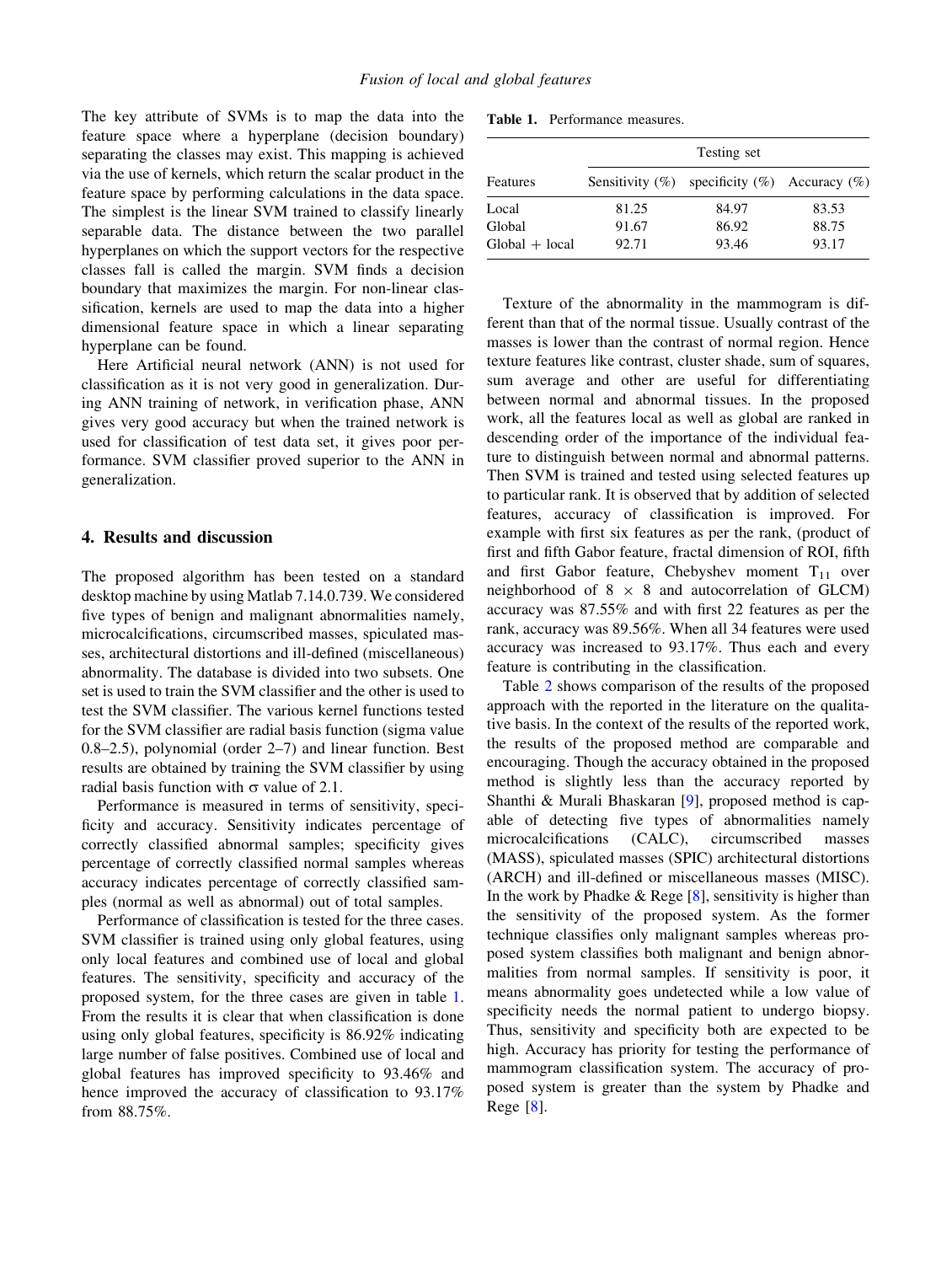| Author                                | Sign of breast<br>cancer                  | Database                 | Method                                                                                                                                                                                  | Performance                                     |
|---------------------------------------|-------------------------------------------|--------------------------|-----------------------------------------------------------------------------------------------------------------------------------------------------------------------------------------|-------------------------------------------------|
| Phadke & Rege<br>(proposed<br>method) | CALC, MASS,<br>ARCH, SPIC,<br><b>MISC</b> | <b>MIAS</b>              | Global features like Laws texture energy measures, Gabor-laws<br>features, fractal dimension and local features like chebyshev<br>moment and 19 GLCM features, classification using SVM | Accuracy 93.17%;<br>sensitivity<br>92.71%       |
| Shanthi &<br>Murali<br>Bhaskaran [9]  | CALC, MASS,<br>ARCH                       | <b>MIAS</b>              | Feature set based on Gabor filters, fractal analysis, multiscale<br>surrounding region dependence method (MSRDM) self-<br>adaptive resource allocation network (SRAN) classifier        | Accuracy 98.44%                                 |
| Phadke & Rege<br>$\lbrack 8 \rbrack$  | CALC, MASS,<br>ARCH, SPIC,<br><b>MISC</b> | <b>MIAS</b>              | Use of PCA and ICA features and classification using ANN                                                                                                                                | Accuracy $87.81\%$ ;<br>sensitivity<br>94.72%   |
| Oliver <i>et al</i> $[16]$            | <b>CALC</b>                               | MIAS,<br>Real<br>Dataset | Knowledge based approach for classification using local<br>features extracted from bank of filters                                                                                      | Sensitivity 80% at<br>1 FP/image                |
| Banik <i>et al</i> $[19]$             | ARCH                                      | Real<br>Dataset          | Linear phase portrait analysis for detection of potential sites of<br>architectural distortion and use of fractal dimension, angular<br>spread of power and texture features            | Sensitivity 90% at<br>8.1 FP/image              |
| Biswas & Dipti<br>$\lceil 18 \rceil$  | ARCH                                      | MIAS,<br><b>DDSM</b>     | Multiscale texture modeling approach with Gaussian mixture<br>model                                                                                                                     | Sensitivity 80.7%<br>at 3.9 FP/image            |
| Karahaliou et al<br>$[11]$            | <b>CALC</b>                               | <b>DDSM</b>              | Texture features extracted from the tissue surrounding the<br>abnormality and classification using KNN classifier                                                                       | Sensitivity<br>94.00%;<br>specificity<br>80.00% |

<span id="page-9-0"></span>Table 2. Comparison of the proposed algorithm with results reported in the literature.

# 5. Conclusion

In this work, a method is developed for classification of normal and abnormal ROI of breast tissues from mammograms using fusion of local and global features. The local features used are Chebyshev moment  $T_{11}$  for two sizes of neighborhood and 19 GLCM features whereas for global features, five Laws texture energy measures of ROI, six Laws texture energy measures of Gabor magnitude response of ROI and fractal dimension are used. Proposed system gives promising results in classification of normal and abnormal patterns by using SVM classifier with radial basis function kernel. Accuracy of classification of the proposed system is 93.17%. From the results, it can be concluded that fusion of local and global features leads to improvement in sensitivity, specificity and accuracy.

Combined use of PCA–ICA features with features used in the proposed method can be tested for classification of samples into three classes: normal, benign and malignant. New features can be added to the proposed system in order to further improve the overall performance of the system.

#### Acknowledgements

This work was funded by Board of College and University Development, University of Pune. Authors are grateful to Board of College and University Development for funding the project. The authors are also thankful to oncologists Dr. Shekhar Kulkarni and Dr. Aparna Atre for their valuable inputs. Authors would like to thank the reviewers for giving guidelines for improvement in the quality of the manuscript.

#### **References**

- [1] Datta Karabi, Choudhary Maitrayee, Guha Subhas and Biswas Jaidip 2012 Breast cancer scenario in a Regional Cancer Centre in Eastern India over eight years- still a major public health problem. Asian Pacific J. Cancer Prevent. 13: 809–813
- [2] American College of Radiology (ACR) 1998 Illustrated breast imaging reporting and data system (BI-RADS), 3rd edition. American College of Radiology, Reston, VA
- [3] Eberl Margaret M, Fox Chester H, Edge Stephen B, Carter Cathleen A and Mahoney Martin C 2006 BI-RADS classification for management of abnormal mammograms. J. Am. Board Fam. Med. 19(219): 161–164
- [4] Vibha S V and Rege P P 2007 Malignancy texture classification in digital mammograms based on Chebyshev moments and log polar transformation. ICGST-BIME J. 7(1): 29–35
- [5] Rashed Essam A, Ismail A Ismail and Zaki Sherif I 2007 Multiresolution mammogram analysis in multilevel decomposition. Elsevier Pattern Recognit. Lett. 28: 286–292
- [6] Tirtajaya Andy and Santika Diaz D 2010 Classification of microcalcification using dual-tree complex wavelet transform and support vector machine. In: Second International Conference on Advances in Computing, Control, and Telecommunication Technologies, IEEE computer society, 164–166
- [7] Nithya R and Santhi B 2011 Mammogram classification using maximum difference feature selection method. J. Theoret. Appl. Inform. Technol. 33(2): 197–204